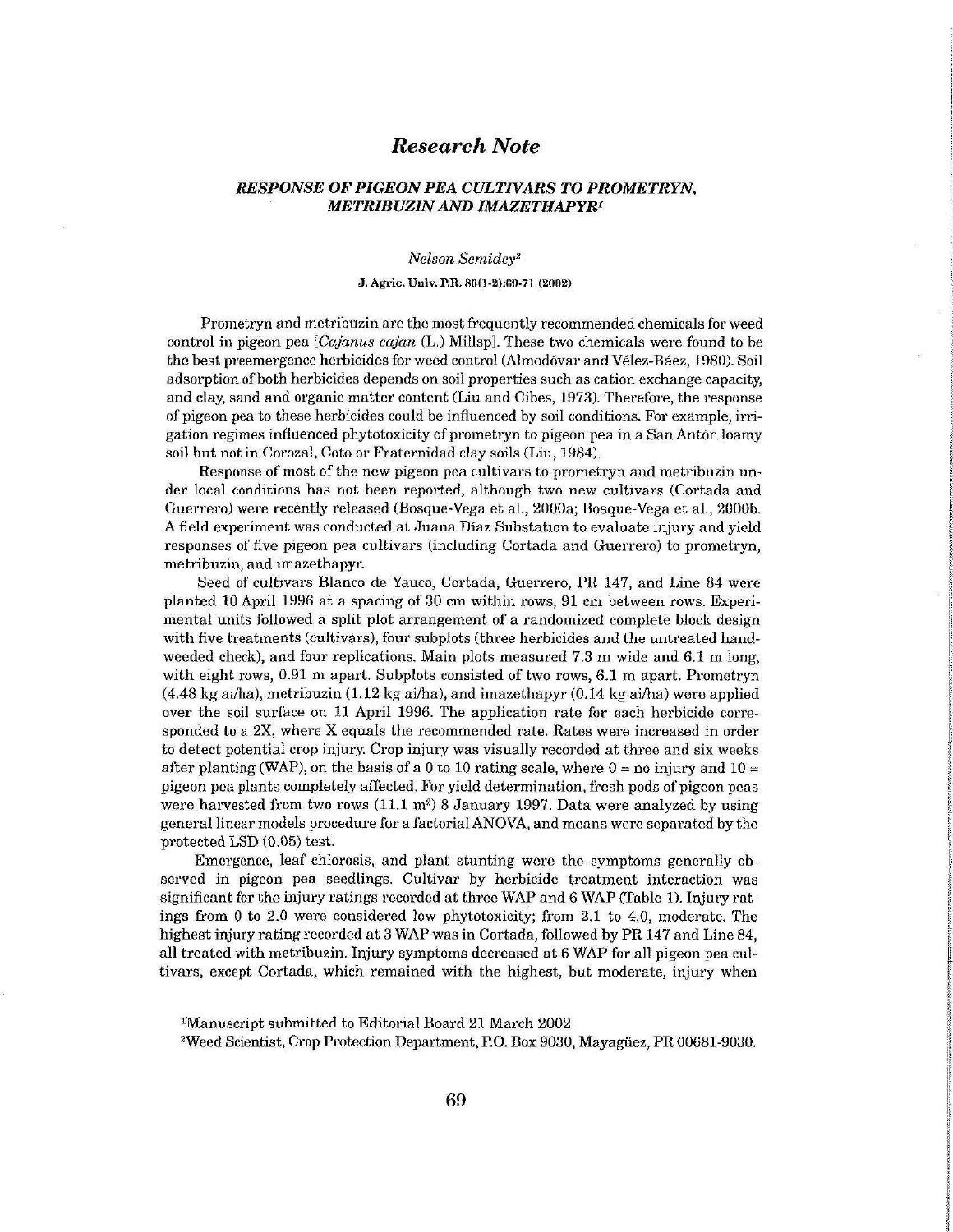|                        | Mean injury ratings caused by herbicides <sup>1</sup> |                    |                   |                   |                  |                  |  |  |  |
|------------------------|-------------------------------------------------------|--------------------|-------------------|-------------------|------------------|------------------|--|--|--|
| Pigeon pea<br>cultivar |                                                       | 3 WAP <sup>2</sup> |                   | $6 \text{ WAP}^2$ |                  |                  |  |  |  |
|                        | Prometryn                                             | Metri-<br>buzin    | Imaze-<br>thapyr  | Prometryn         | Metri-<br>buzin  | Imaze-<br>thapyr |  |  |  |
| Blanco de Yauco        | $2.1 \text{ cd}$                                      | $2.4$ bcd          | 0.4 g             | 0.4 <sub>b</sub>  | 0.5 <sub>b</sub> | 0.0 <sub>b</sub> |  |  |  |
| Cortada                | 1.8df                                                 | 3.6a               | 0.4 g             | 0.1 <sub>b</sub>  | 4.0a             | 0.0 <sub>b</sub> |  |  |  |
| Guerrero               | 1.9d                                                  | 1.7df              | 0.7 <sub>eg</sub> | 0.2 <sub>b</sub>  | 0.4 <sub>b</sub> | 0.0 <sub>b</sub> |  |  |  |
| PR 147                 | 1.6 df                                                | 2.9ab              | 1.0 <sub>e</sub>  | 0.0 <sub>b</sub>  | 1.0 <sub>b</sub> | 0.0 <sub>b</sub> |  |  |  |
| Line 84                | $2.0 \text{ cd}$                                      | 2.5 <sub>bc</sub>  | 0.4 g             | 0.0 <sub>b</sub>  | 0.2 <sub>b</sub> | 0.0 <sub>b</sub> |  |  |  |

|                                  | TABLE 1.—Mean injury ratings caused by preemergences prometryn $(4.48 \text{ kg/ha})$ , |  |  |  |  |                                                                          |  |  |  |  |
|----------------------------------|-----------------------------------------------------------------------------------------|--|--|--|--|--------------------------------------------------------------------------|--|--|--|--|
|                                  |                                                                                         |  |  |  |  | metribuzin (1.12 kg/ha), and imazethapyr (0.14 kg/ha) on five pigeon pea |  |  |  |  |
| cultivars at Juana Díaz in 1996. |                                                                                         |  |  |  |  |                                                                          |  |  |  |  |

<sup>1</sup>Rating scale from 0 to 10, where  $0 =$  no injury and 10 completely affected pigeon pea. <sup>2</sup>Means in the three columns for each evaluation period followed by the same letter are not significantly different according to  $\text{LSD}_{0.05}$  test.

treated with metribuzin. Imazethapyr seemed to be the least phytotoxic herbicide, since none of the cultivars showed foliage injury at 6 WAP.

Cultivar by herbicide treatment interaction was non significant for yield; thus, LSD test was used to compare means among herbicide treatments for individual cultivars (Table 2). Compared with non-treated check, imazethapyr did not significantly influence yield of the five pigeon pea cultivars. When pigeon pea was treated with prometryn and metribuzin, yields of all cultivars, except Cortada, were lower than that of the nontreated check. There were no significant differences in yield among herbicide treatments for Cortada. In spite of the injuries to vegetative growth caused by the increased herbicide rates, the five pigeon pea cultivars showed little or no yield reduction. All yields can be considered within the expected range for this crop. The five pigeon pea cultivars here

| <b>Treatments</b> | Mean pigeon pea yields <sup>1</sup> |         |             |         |          |  |  |  |
|-------------------|-------------------------------------|---------|-------------|---------|----------|--|--|--|
|                   | Blanco                              | Cortada | Guerrero    | PR 147  | Line 84  |  |  |  |
|                   |                                     |         |             |         |          |  |  |  |
| Prometryn         | 9,647 b                             | 7,215a  | 9,193 bc    | 6,879 b | 6.489c   |  |  |  |
| Metribuzin        | 6,652c                              | 6,416 a | 6,716 c     | 5,862 b | 7,133 bc |  |  |  |
| Imazethapyr       | 11,652 ab                           | 6,235a  | $10,436$ ab | 9,828 a | 9,601 ab |  |  |  |
| Non-treated       | 12,106 a                            | 9,846 a | 11,843 a    | 10,091a | 12,251a  |  |  |  |

TABLE 2.—*Mean yields from five pigeon pea cultivars treated with preemergences*  prometryn (4.48 kg /ha), metribuzin (1.12 kg /ha), and imazethapyr (0.14 kg / *ha) at Juana Díaz in 1996.* 

<sup>1</sup>Means in one column followed by the same letter are not significantly different according to  $LSD<sub>0.05</sub>$  test.